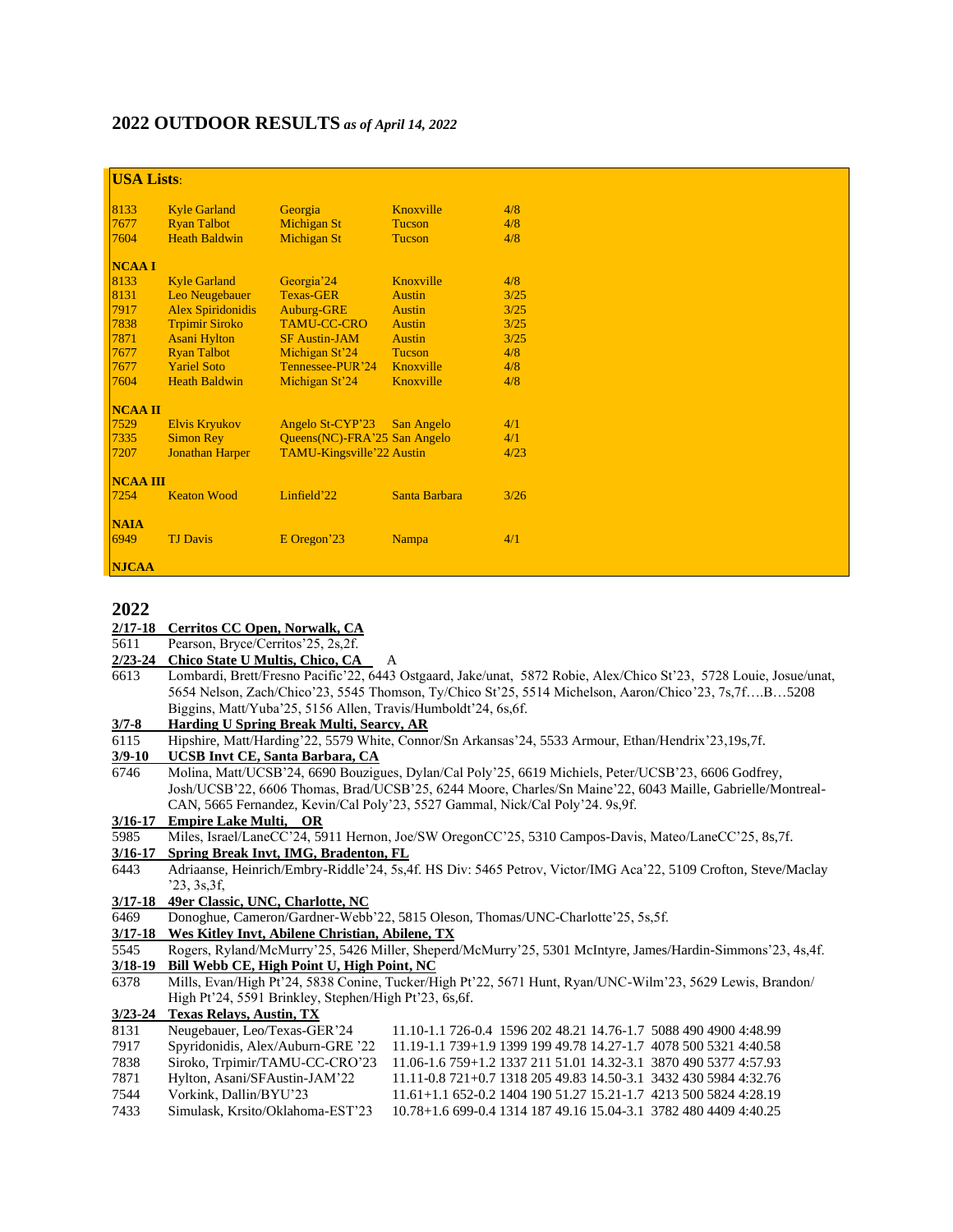| 7219                | Levesque, Grant/Rice-'25<br>11.07-0.8 693+0.2 1220 184 49.04 14.62+0.5 3482 510 4571 5:07.70                                                                                                                          |  |  |  |  |  |
|---------------------|-----------------------------------------------------------------------------------------------------------------------------------------------------------------------------------------------------------------------|--|--|--|--|--|
| 7207                | Harper, Johnathon/TAMU-Kingsville'22 11.18-0.8 705+0.7 1256 181 49.51 14.45-3.1 3221 480 5015 4:56.25                                                                                                                 |  |  |  |  |  |
| 7158                | Grosse, Ben/UConn'22<br>11.35 1.6 647+1.0 1314 196 49.29 15.17+1.5 3888 380 5388 4:34.83                                                                                                                              |  |  |  |  |  |
| 7070                | Frank, Phillip/Texas'24<br>11.01-0.8 679-0.3 1274 193 49.53 15.19+1.5 3532 420 4177 4:39.55                                                                                                                           |  |  |  |  |  |
| 6892                | Lombardi, Brett/Fresno Pacific'22<br>11.47+1.6 614-0.6 1036 184 50.86 15.41+1.8 3953 440 5264 4:27.41                                                                                                                 |  |  |  |  |  |
| 6829                | Wiggins, Cobre/Pittsburgh'22<br>11.37-1.1 609+0.2 1323 175 49.06 14.87-0.5 3507 390 5104 4:37.60                                                                                                                      |  |  |  |  |  |
|                     | 6632 Murray, John/Auburn'24, 5929 Reyneke, Sebastien/S Alabama'25, 5637 Boon, Scott/Houston Baptist'22 [11.57-                                                                                                        |  |  |  |  |  |
|                     | 1.1 672-0.6 1267 193 dnf 15.58 3492 490 46.70], 5603 Torney, Jordan/UConn'22 [11.32 695-0.3 1204 184 49.49 15.43                                                                                                      |  |  |  |  |  |
| $3/24 - 25$         | $-1.8$ 3722 4370], 22s, 17f.<br>UC Riverside Multis, Riverside, CA                                                                                                                                                    |  |  |  |  |  |
| 6355                | Zapata, Gabriel/Cal Poly-Pom'23, 6233 Maille, Gabriel/unat, 5860 Ely, Sprncer/Long Beach St'23, 5503 Daniels,                                                                                                         |  |  |  |  |  |
|                     | Max/Mt Sac'25, 5200 Ballentine, Matt/Col/Canyons'25, 9s, 6f.                                                                                                                                                          |  |  |  |  |  |
| $3/24 - 25$         | 43 <sup>rd</sup> Aztec Invt, San Diego State U, San Diego, CA                                                                                                                                                         |  |  |  |  |  |
| 6204                | Hubbard, Brian/Air Force'25, 5796 Havens, Jeraqmaih/SD Mesa'25, 5778 Knott, Riley/California'25, 4s,4f.                                                                                                               |  |  |  |  |  |
| $3/24 - 25$         | Adams-Klein Multis, Westmont College, Santa Barbara, CA                                                                                                                                                               |  |  |  |  |  |
| 7269                | Turner, Rostam/CAN<br>11.11-0.3 663 0.0 1273 187 50.02 15.50-0.1 4510 440 5451 4:51.76                                                                                                                                |  |  |  |  |  |
| 7254                | Wood, Keaton/Linfield'22<br>11.01-0.4 662+1.3 1167 196 49.07 14.73-0.1 3524 410 5572 4:38.32                                                                                                                          |  |  |  |  |  |
| 6857                | Phillips, Tayler/George Fox'22<br>11.19-0.3 649-0.6 1371 199 51.98 15.37-0.1 3925 360 4928 4:58.10                                                                                                                    |  |  |  |  |  |
|                     | 5979 Shukilov, Michael/Idaho St'25, 5838 Krutzikowsky, Ronan/Linfield;23, 5708 Lemma, Grady/Pacific                                                                                                                   |  |  |  |  |  |
|                     | Lutheran'25, 5650 Sorah, Brennen/W Oregon'25, 5530 Hernandez, Ty/Westmont'24, 5401 Szumera, Eli/Masters'24,                                                                                                           |  |  |  |  |  |
|                     | 5247, Ashour, max/George Fox'25, 18s, 16f.<br>3/24-25 Shocker Multi, Wichita State U, Wichita, KS                                                                                                                     |  |  |  |  |  |
| 7178                | 10.38+4.5 674+2.8 1256 196 50.44 15.50-1.8 3712 395 4958 4:44.34<br>Brown, Tanner/Wichita St'23                                                                                                                       |  |  |  |  |  |
|                     | 6257 Caster, Colby/Wichita St/24, 6255 Paletti, Nicola/IA Central'24, 5481 Scott, Aries/IA Central'24, 5313 Clough,                                                                                                   |  |  |  |  |  |
|                     | Wen/unat[Wichita St], 7s,5f,                                                                                                                                                                                          |  |  |  |  |  |
| $3/24 - 25$         | <b>Buc Multi. Whitworth College, Spokane, WA</b>                                                                                                                                                                      |  |  |  |  |  |
| 6066                | Homen, Chris/E Washington'23, 5944 Bothwell, Christian/Lewis-Clark'23, 5834 Conley, Elijah/E Wash'23, 5672                                                                                                            |  |  |  |  |  |
|                     | Martin, Jalen/Whitworth'25, 5642 Porterfield, Quintin/E Wash'22, 5534 Tingstad, Joe/Whitworth'23, 5321 Freitag,                                                                                                       |  |  |  |  |  |
|                     | Braydon/E Wash'23, 5043 Dykstra, Nathan/Whitworth'23, 14s, 12f.                                                                                                                                                       |  |  |  |  |  |
| $3/24 - 25$         | Emporia State U Relays, Emporia, KS                                                                                                                                                                                   |  |  |  |  |  |
| 6246<br>$3/25 - 26$ | Maydew, Payson/unat, 6043 Donahoe, Josh/S Dakota St'23, 5649 Tate, TeVaughn/Highland CC'24, 5s,5f,<br><b>Montreat College Invt, Montreat, NC</b>                                                                      |  |  |  |  |  |
| 5331                | Chilton, Nolan/Catawba'22, 5315 Flowers, Rasheed/unat, 5166 Gritzer, Robt/Cardiff Met U'22, 5074 Schronce,                                                                                                            |  |  |  |  |  |
|                     | Jesse/Catawba'23, 10s, 10f,                                                                                                                                                                                           |  |  |  |  |  |
| $3/25 - 26$         | Yellow Jacket MSpring Open, Black Hills St, Spearfish, SD                                                                                                                                                             |  |  |  |  |  |
| 6006                | Kleinsasser, Travis/S Dakota Mines'24, 5780 Thompson, Aidan/S Dakota Mines'25, 5674 Rhoades, Harley/Chadron                                                                                                           |  |  |  |  |  |
|                     | St'23, 5428 Brown, Pete/Chadron St'24, 5293 McGlynn, Zach/N Dakota St'25, 5159 Roller, Sam/N Dakota St'25,                                                                                                            |  |  |  |  |  |
|                     | 5146 McGraw, Conor/Black Hills St'24, 12s, 11f.                                                                                                                                                                       |  |  |  |  |  |
| $3/25 - 26$         | <b>Okla Baptist Invt, Shawnee, OK</b>                                                                                                                                                                                 |  |  |  |  |  |
| 6467                | Hipshire, Matt/Harding'22, 5955 Nutter, Zane/Okla Baptist'23, 5910 Griffith, Winston/SW Assem/God'23, 5785                                                                                                            |  |  |  |  |  |
| $3/31 - 4/1$        | Fellers, Reed/Oklas Baptist'22, 5044 Blacknall, Montrell/SW Assem/God'25, 5s,5f.<br>Northwest Nazarene U Multi, Nampa, ID                                                                                             |  |  |  |  |  |
| 6949                | Davis, TJ/Eastern Oregon'23<br>11.19+2.0 660nwi 1227 179 50.16 14.68+1.6 4299 415 4414 4:44.65                                                                                                                        |  |  |  |  |  |
|                     | 6378 Schmidt, Stephen/NW Nazarene'25, 6076 Brown, Caleb/C of Idaho'22, 6041 Mansfield, Judson/E Oregon'24, 4s,4f.                                                                                                     |  |  |  |  |  |
| $3/31 - 4/1$        | Angelo State David Nobles Relays, San Angelo, TX                                                                                                                                                                      |  |  |  |  |  |
| 7529                | Kryukov, Elvis/Angelo St-CYP'23<br>10.83+2.5 707+1/9 1473 187 50.29 14.30+4.2 4704 385 5602 5:03.49                                                                                                                   |  |  |  |  |  |
| 7369                | Pesic, Dragan/unat-CRO<br>11.35+3.7 657+1.3 1353 196 50.75 15.02+5.7 4370 435 5330 4:39.40                                                                                                                            |  |  |  |  |  |
| 7335                | Rey, Simon/Queens(NC)-FRA'25<br>11.21+3.7 656+1.2 1495 180 51.71 14.82+4.2 4489 485 4589 4:49.68                                                                                                                      |  |  |  |  |  |
| 7116                | Hudgens, Isaiah/Incarnate Word'24<br>11.01-1.3 640+2.3 1305 181 48.55 13.93+3.9 3987 485 4095 5:20.63                                                                                                                 |  |  |  |  |  |
| 7069                | Klei, Niklas/Queens(NC)-GER'23<br>10.84+2.5 705+0.9 1149 184 48.03 15.71+5.7 3800 395 5018 4:50.03                                                                                                                    |  |  |  |  |  |
| 7016                | Jungmichel, Stefsn/Queens(NC)-GER'23 11.35+3.5 680+2.3 1178 190 50.58 15.23+5.7 3975 415 4837 4:42.59                                                                                                                 |  |  |  |  |  |
|                     | 6895 Lumpkins, Kyle/Angelo St'23, 6671 Daireaux, Floriasn/Queens(NC)-FRA'25, 6660 Appiah-Konada, Nelvin/S                                                                                                             |  |  |  |  |  |
|                     | Plains'25, 6640 Sierscki, Kyle/Incarnate Word'24, 6348 Gilliam, Jeremiah/Incarnate Word'24, 6338 Goode, Creed/<br>Angelo St'22, 6299 Swinburn, Cade/Angelo St'24, 6089 Melton, Nathan/TAMU-Kingsville'25, 5561 Sneed, |  |  |  |  |  |
|                     | Damarcus/S Plains' 25, 5181 Miller, Shepherd, McMurry' 25, 5158 DeLeon, Roel/TAMU-Kingsville' 24, 19s, 19f                                                                                                            |  |  |  |  |  |
| $4/1 - 2$           | CMU Invt, Central Methodist U, Fayette, MO                                                                                                                                                                            |  |  |  |  |  |
| 6001                | Smith, Ethan/C Methodist'25, 5796 DeRousse, Mason/Missouri Baptist'23, 5591 Cary, Hunter/Mineral Area'25, 5101                                                                                                        |  |  |  |  |  |
|                     | Woolbright, Camden/Missouri Baptist'24, 4s,4f.                                                                                                                                                                        |  |  |  |  |  |
| $4/1 - 2$           | <b>Garden City CC Invt, Garden City, KS</b>                                                                                                                                                                           |  |  |  |  |  |
| 5543                | Williams, Debonaire/Garden CityCC'25, 5176 Collins, Cameron/GardenCity'25, 5036 Handsaker, Elisha/Garden                                                                                                              |  |  |  |  |  |
|                     | CityCC'25, 3s, 3f,                                                                                                                                                                                                    |  |  |  |  |  |
| $4/6 - 7$           | Wichita State KT Woodman Classic, Wichita, KS                                                                                                                                                                         |  |  |  |  |  |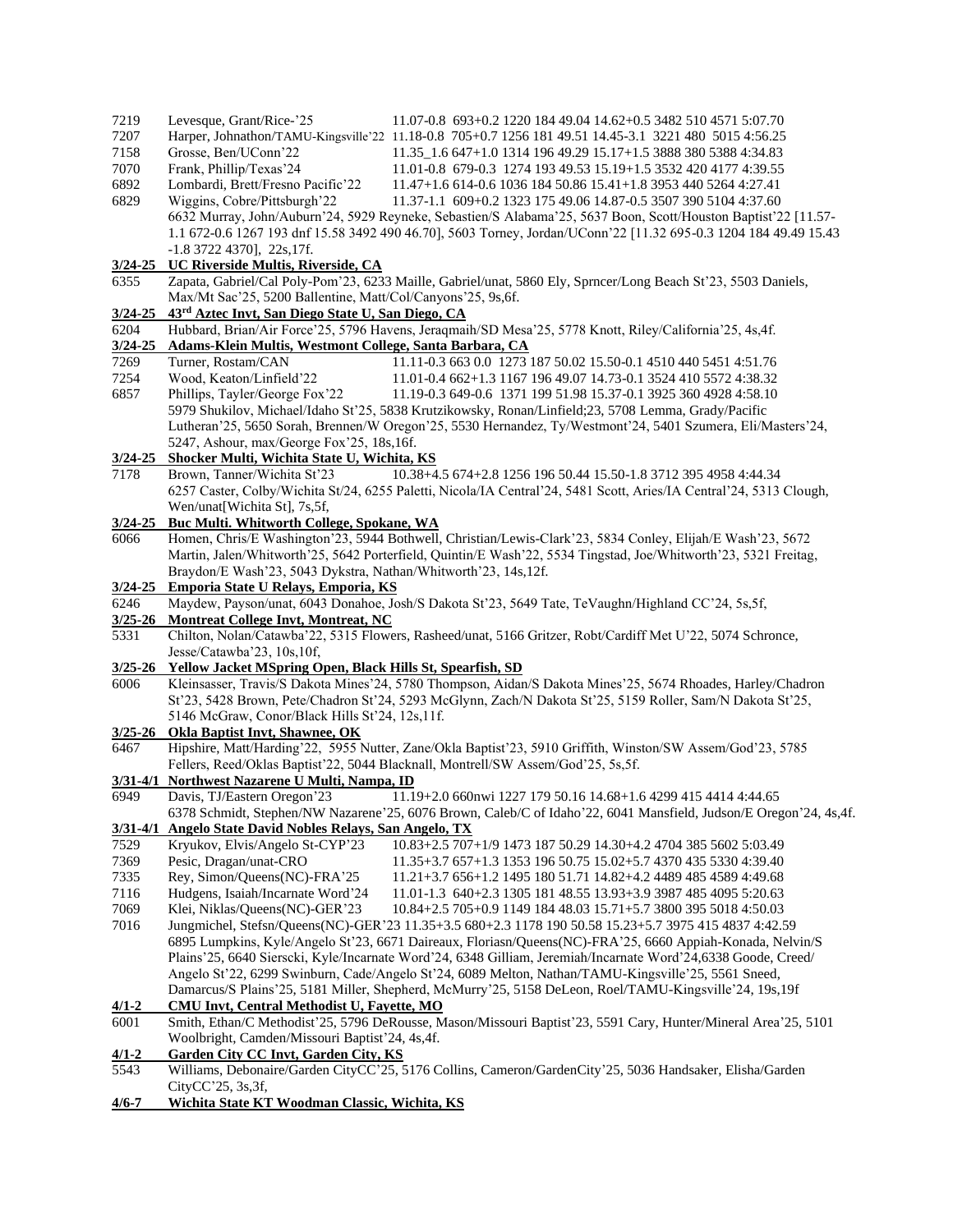5962 Roeland, Gage/Lindenwood'24, 5857 Libarski, Wyatt/S Dakota'24, 5813 Johnson, Tdrrell/CSU-Pueblo'24, 5803 Distler, Calerb/C Missouri'25, 5751 Tate, TeVaughn/HiglandCC'24, 5535 Skafar, Ambroz/HighlandCC'25, 5468 Mason, Reed/Pittsburg St'24, 5318 Eidsness, Eric/S Dakota'25, 5281 Mentz, Felipe/Cowley'25, 5156 Hubbard, Nathaniel/Cowley '25, 5149 Weeter, Noah/South Dakota'22, 5078 Casey, Jake/Lindenwood'23, 5004 Stelljes, Drake /Missouri Western'24, 17s,14f

| $4/7 - 8$          | Jim Click Shootout, U of Arizona, Tucson, AZ                                                                 |                                                                                                                 |  |  |  |  |
|--------------------|--------------------------------------------------------------------------------------------------------------|-----------------------------------------------------------------------------------------------------------------|--|--|--|--|
| 7677               | Talbot, Ryan/Michigan St'24                                                                                  | 10.74-0.1 689+0.4 1161 190 48.29 15.38+0.6 4391 520 5479 4:53.41                                                |  |  |  |  |
| 7604               | Baldwin, Heath/Michigan St'24                                                                                | 11.44-1.3 698+1.0 1437 208 50.63 14.65+2.9 3414 480 5849 4:53.27                                                |  |  |  |  |
| 7473               | Steinforth, Till/Nebraska-GER'25                                                                             | 11.08-0.5 749+0.5 1267 193 50.34 13.68+0.6 3586 470 5259 4:53.68                                                |  |  |  |  |
| 7325               | Gehr, Dominic/Arizona'22                                                                                     | 11.73-1.3 687+1.5 1257 193 51.90 15.49+2.0 4240 490 5685 4:44.48                                                |  |  |  |  |
| 7127               | Galindo Vega. Mauricio/Colo St'24                                                                            | 11.13-0.5 667+0.5 1426 190 49.70 15.60+0.7 4081 320 4590 451.01:                                                |  |  |  |  |
| 7113               | Herkert, Jack/Wisconsin'23                                                                                   | 11.29-0.5 730+0.6 1213 199 52.16 15,64+0.8 3306 450 4777 4:58.57                                                |  |  |  |  |
| 7061               | Heinerikson, Kolby/Nebraska'24                                                                               | 11.31-0.1 687+0.7 1260 187 51.03 15.06+2.0 3883 420 5319 4:53.99                                                |  |  |  |  |
| 6990               | Murphy, Wyatt/Air Force'22                                                                                   | 10.77-1.3 672 0.0 1143 193 48.24 14.90+1.3 3182 420 4320 4:54.29                                                |  |  |  |  |
| 6965               | Thompson, Drew/Colo St'24                                                                                    | 11.08-0.5 704+1.4 1234 184 49.77 15.67+0.7 3619 390 4539 4:33.95                                                |  |  |  |  |
|                    |                                                                                                              | 6774 Algarin, Matthias/Nebraska'24, 6583 Herkert, Max/Wisconsin'23, 6332 Holcombe, Braeden/Air Force'24, 5967   |  |  |  |  |
|                    |                                                                                                              |                                                                                                                 |  |  |  |  |
|                    | $14.73+0.8$ 4708 = 5062]. 18s, 14f.                                                                          | Scott, Elijah/Colo St'25, 5435 Lansill Quinn/Wisconsin'25, dnf Ziemek, Zach/unat [10.68-0.5 738+1.8 1520 ,,,,   |  |  |  |  |
|                    |                                                                                                              |                                                                                                                 |  |  |  |  |
| $4/7 - 8$          | Tennessee Relays, Knoxville, TN                                                                              |                                                                                                                 |  |  |  |  |
| 8405               | Oiglane, Janek/EST                                                                                           | 10.89+1.2 742+2.1 1502 200 49.28 14.33+1.6 4305 495 7229 4:39.29                                                |  |  |  |  |
| 8133               | Garland, Kyle/Georgia'24                                                                                     | 10.88+1.9 728+1.6 1665 206 50.05 13.91+1.6 4624 445 5679 4:55.10                                                |  |  |  |  |
| 7677               | Soto, Yariel/Tenn-PUR'24                                                                                     | 10.67+1.2 756+0.9 1297 188 48.31 14.97+5.6 4277 465 4354 4:42.37                                                |  |  |  |  |
| 7210               | Spotswood, Jacob/Va Tech'23                                                                                  | 11.19+1.5 695+1.4 1321 194 52.14 15.23+5.5 3691 505 4182 4:49.45                                                |  |  |  |  |
| 7155               | Davis, Peyton/Tennessee'24                                                                                   | 11.31+1/5 720+1.1 1246 197 52.03 15.10+5.6 3565 405 5274 4:38.04                                                |  |  |  |  |
| 7103               | Murphy, Sean/Va Tech'23                                                                                      | 11.24+1.5 649+1.2 1338 194 50.95 15.19+4.4 3778 435 5318 4:54.60                                                |  |  |  |  |
| 6953               | Mally, Jacob/Kent St'22                                                                                      | 11.43+1.5 667+0.8 1231 197 53.88 14.61+5.5 3835 435 4327 4:41.62                                                |  |  |  |  |
| 6953               |                                                                                                              | Pajus, Karl-Oskar/Dartmouth-EST'25 11.26+1.9 649+0.4 1330 182 48.47 15.51+1.5 3446 425 4016 4:27.10             |  |  |  |  |
|                    |                                                                                                              | 6780 Shields, Alex/Kent St'24, 6712 Pereira, Conrad/Va Tech'23, 6704 Gardner, Cason/George Mason'23, 6656       |  |  |  |  |
|                    |                                                                                                              | Riddle, Cannon/Cincinnati'24, 6590 Berthenet, Damien/Cincinnati'22, 6518 Cashman, Ryan/Dartmouth'23,            |  |  |  |  |
|                    |                                                                                                              | [10.89+1.5 676+0.6 1054 179 50.19 15.86 3159 425 3059 4:59.29], 6513 Degraff, Shea/SE Missouri'24, 6372 Fick,   |  |  |  |  |
|                    | Jordan/Kennesaw St'25, 6256 Shears, Quann/Kennesaw St'24, 6251 Colbert, Andrew/Penn'24, 6224 Readnour,       |                                                                                                                 |  |  |  |  |
|                    | Isaac/SE Missouri'24, 22s, 19f.                                                                              |                                                                                                                 |  |  |  |  |
| $4/7 - 8$          | Sun Angel Classic, Arizona St U, Tempe, AZ                                                                   |                                                                                                                 |  |  |  |  |
| 7311               | Jung, Alexander/Kansas-GER'25                                                                                | 11.22+2.3 693+1.7 1248 195 51.47 15.04+1.5 4057 465 5074 4:48.97                                                |  |  |  |  |
| 7042               | Vanlierde, Jorg/Grand Canyon'23                                                                              | 11.17+2.3 663+2.4 1300 171 51.82 15.63+1.5 4230 485 4979 4:52.17                                                |  |  |  |  |
| 6929               | Nelson, Pat/Grand Canyon'24                                                                                  | 11.26+2.3 666+2.3 1232 165 49.18 15.03+1.8 3360 455 4474 4:39.14                                                |  |  |  |  |
|                    |                                                                                                              | 6802 Downes, Grant/Kansas'22, 5692 Koch, James/Grand Canyon'23, 5677 Eckert, Clay/Kansas'23, 9s,8f.             |  |  |  |  |
| $4/7 - 8$          | Duke U Invt, Durham, NC                                                                                      |                                                                                                                 |  |  |  |  |
| $\overline{7}$ 131 | Knight, Gage/Duke'25                                                                                         | 10.65+1.0 730+3.8 1172 190 48.87 15.50+2.8 3403 430 3951 4:42.17                                                |  |  |  |  |
|                    |                                                                                                              | 6872 Young, Isaac/N Carolina'25, 6532 Minicus, John/Harvard'24, 6464 Bennett, Michael/Duke'25, 6204 Yelton,     |  |  |  |  |
|                    |                                                                                                              | Hank/Montreat'23, 6142 Moseley, Jackson/unat, 6007 LeBlanc, Felix/High Pt'25, 5892 Olesen, Thomas/Charlotte'25, |  |  |  |  |
|                    |                                                                                                              | 5869 Reynolds, Jack/Boston U'22, 5603 Binkley, Stephen/High Pt'23, 5471 Lewis, Brandon/High Pt'24, 5423 Atkins, |  |  |  |  |
|                    | Mykalee/VCU'22, 15s, 12f.                                                                                    |                                                                                                                 |  |  |  |  |
| $4/7 - 8$          | <b>UAB Green and Gold Invt, Birmingham, AL</b>                                                               |                                                                                                                 |  |  |  |  |
| 6793               |                                                                                                              | Kimberlin, Ty/Samford'24, 6458 Maguire, Stockton/Samford'22, 6391 Hines, Damian/Samford'25, 6189 Williamson,    |  |  |  |  |
|                    |                                                                                                              | Bryce/Samford'25, 5476 Flores, Micah/Montevallo'24, 5350 Johnson, Justin/Hanover'22, 5193 Raikes, Hayden/Berry  |  |  |  |  |
|                    | '25, 5037 Wilcox, Roth/Berry'24, 13s, 12f.                                                                   |                                                                                                                 |  |  |  |  |
| 4/7-8              | <b>Messiah College Multi, Grantham, PA</b>                                                                   |                                                                                                                 |  |  |  |  |
| 5674               |                                                                                                              | Maransky, Matt/Misercordia'25, 5664 Burks, Marquise/Frostburg St'25, 5580 Potrebic, Casey/Carnegie-Mellon'25,   |  |  |  |  |
|                    |                                                                                                              | 5311 Blatt, Isaiah/Susquehanna'23, 5001 Masser, Joey/Susquehanna'24, 16s,15f.                                   |  |  |  |  |
| $4/7 - 8$          | Stan State Multi, CSU-Stanislaus, Turlock, CA                                                                |                                                                                                                 |  |  |  |  |
| 5796               |                                                                                                              | Nelson, Zach/Chico St'23, 5648 Craven, Justin/Chico'25, 5527 Allen, Travis/Humboldty St'24, 5445 Wiussler,      |  |  |  |  |
|                    | Shea/UC-Santa Cruz'23, 5424 Browne, Dan/UC-Santa Cruz'23, 5216 Travis, Alex/Wm Jessup'24, 9s,9f.             |                                                                                                                 |  |  |  |  |
| $4/8-9$            | Pepsi Cumberlands Invt, Williamsburg, KY                                                                     |                                                                                                                 |  |  |  |  |
| 4479               | Johns, David/Lindsey Wilson'25, 9s,9f.                                                                       |                                                                                                                 |  |  |  |  |
| $4/8 - 9$          | LR Bears Invt, Lenoir-Rhyne U, Hickory, NC                                                                   |                                                                                                                 |  |  |  |  |
| 6512               | Stomne, Phillip/Lnoir-Rhyne-SWE'24, 6414 Thatcher, Oliver/Lenoir-Rhyne'25, 5967 Thompkins, Nick/Davidson'24, |                                                                                                                 |  |  |  |  |
|                    | 5494 Holden-Wingate, William/Davidson'25, 6s, 5f.                                                            |                                                                                                                 |  |  |  |  |
| $4/8 - 9$          | 44 Farms Team Invt, Texas A&M, College Station, TX                                                           |                                                                                                                 |  |  |  |  |
| 7538               | Martin, Isaiah/Purdue'25                                                                                     | 10.96+4.3 738+6.0 1140 196 50.51 14.44-1.4 4171 430 5889 4:54.04                                                |  |  |  |  |
| 7355               | Wallace, Austin/Milwaukee'23                                                                                 | 10.69+4.2 774+5.5 1325 187 51.45 14.38-1.4 3579 410 5370 5:06.37                                                |  |  |  |  |

6957 Henry, Gus/Rice'25 10.93+4.2 722+2.7 1193 190 52.00 15.21+1.7 3326 410 5476 5:07.54